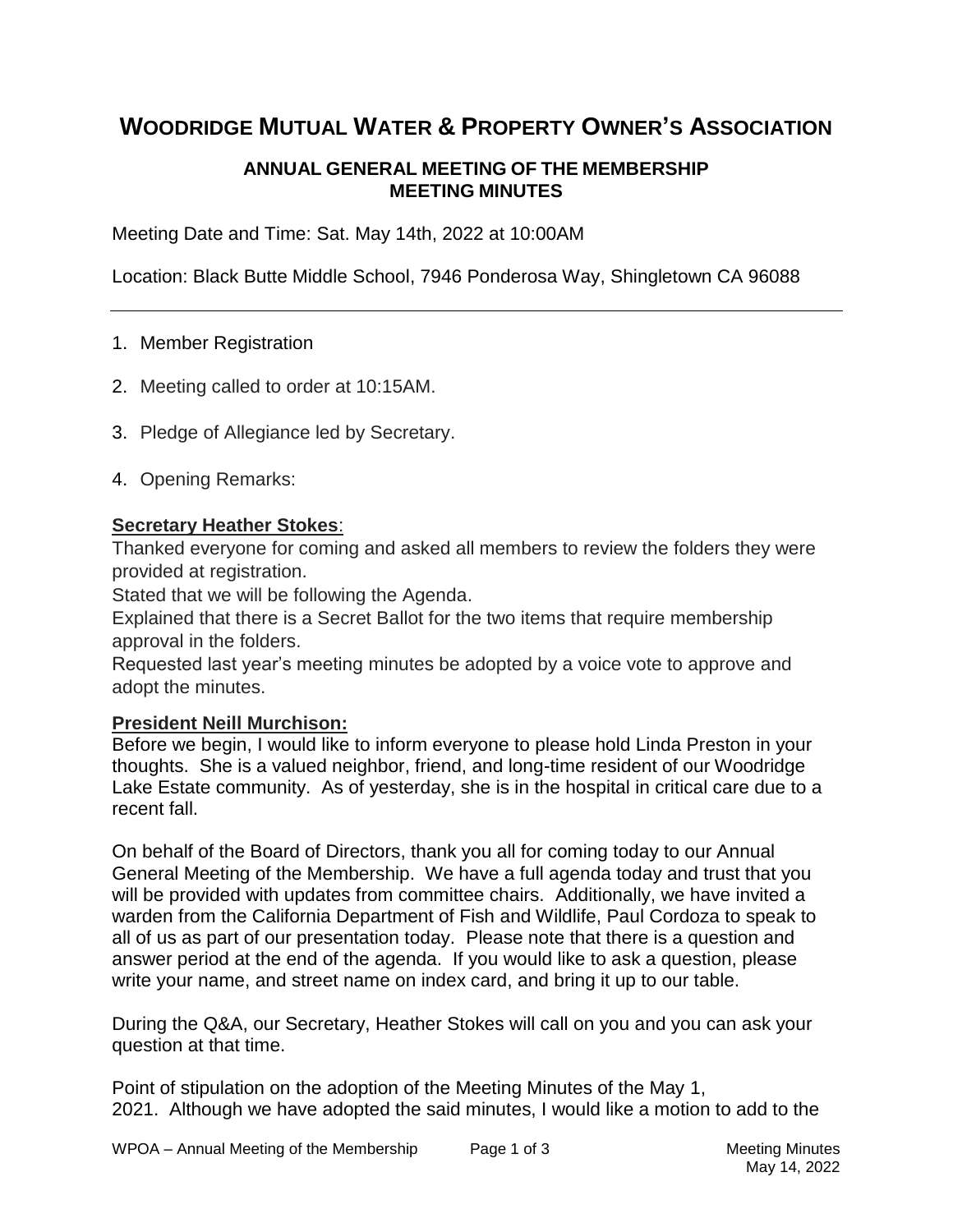record, those minutes have omissions and/or language that do not reflect the nature of the "lengthy discussion followed with the homeowners and our attorney." To further clarify, the attorney representing the prior board was Todd Endres, partner of Endres & Elizondo, who is no longer representing the board, let alone the association.

- 5. Approve Meeting Minutes of the May 1, 2021 Annual General Meeting of the Membership with stipulation. Motion to approve by membership carries.
- 6. Board of Directors' Report (Individual Committee Reports were read and provided to each member. The full meeting package can be found on our website (woodridgepoa.org) under the "Documents Library tab)
	- a. President Neill Murchison
	- b. Treasury & Accounting Allison Elliott
	- c. Design Sherri Dodson
	- d. Lake Jenny Cooper
	- e. Secretary Heather Stokes
	- f. Water System Nick Gorshen read by Butch Worden
	- g. Advocacy Neill Murchison
- 7. Election Inspector Eric Fisher provided vote to adopt instructions. Vote to be held at break to vote on:
	- a. 2022 Budget & Financial Statements.
	- b. Pursue action against delinquent account.
- 8. 15 minute break for voting.
- 9. Meeting called back to order.
- 10.Voting Results:
	- a. 2022 Budget & Financial Statements: approved and adopted  $49 - Yes / 0 - No$
	- b. Pursue action against delinquent account: approved and adopted 48 – Yes / 0 – No / 1 - Abstain
- 11.President Neill Murchison introduced Warden Paul Cordoza from California Department of Fish & Wildlife.

Warden explained how to report and incident on the Fish & Game website.

And he explained the caution of feeding deer. Discussed Trespassers at the lake. Left his business card with phone number and several wildlife pamphlets.